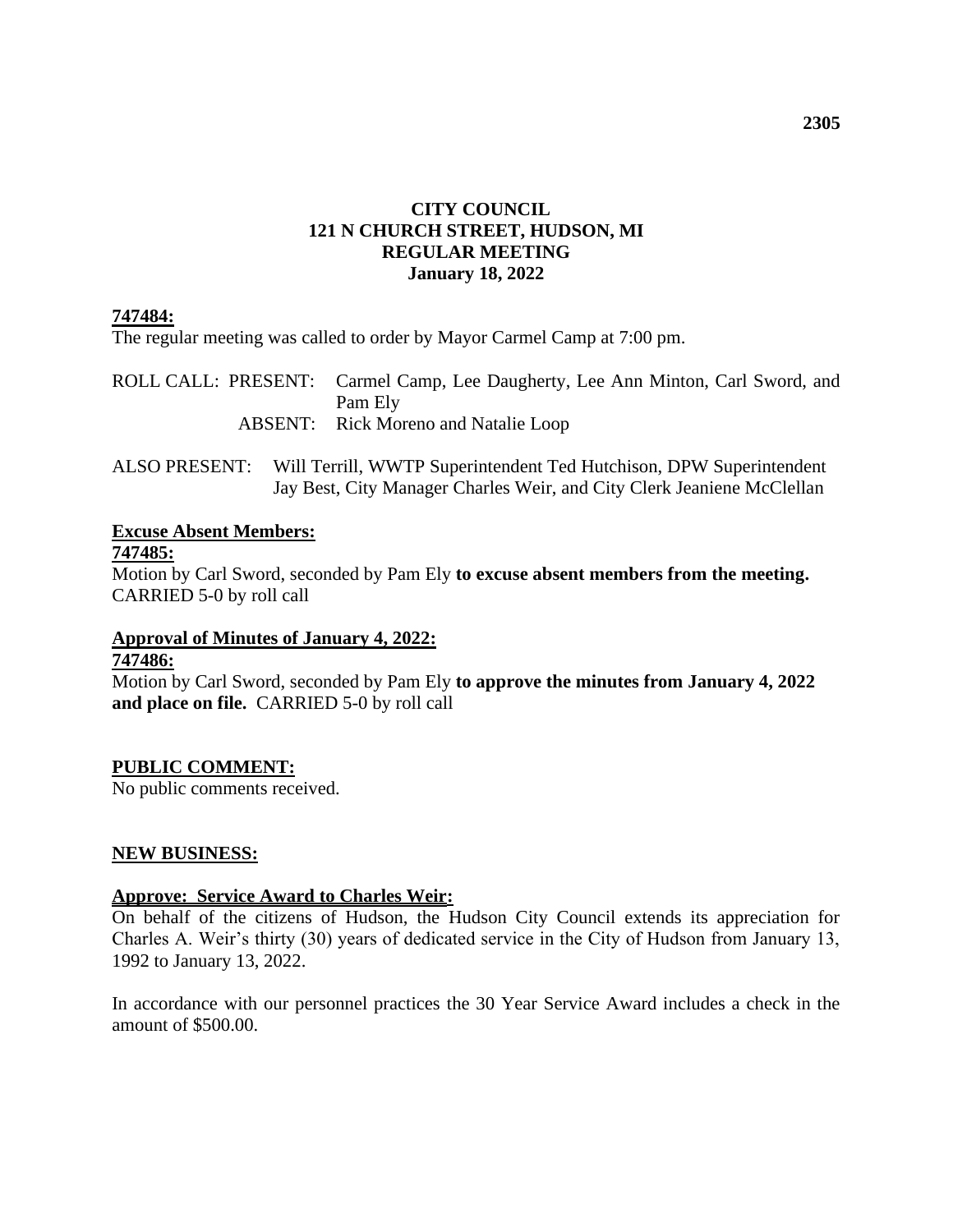### **747487:**

Motion by Carl Sword, seconded by Pam Ely **present 30-Year Service Award to Charles A Weir.** CARRIED 5-0 by roll call vote.

### **Approve: Alternative Meeting Dates for the Board of Review:**

The Board of Review meets on the Tuesday following the third Monday in July and Tuesday following the second Monday in December.

The Public Act 122 of 2008 allows an alternative July Board of Review meeting during the week of the third Monday in July and during the week of the second Monday in December, if authorized by the governing body.

### **747488:**

Motion by Lee Ann Minton, seconded by Carl Sword **approve the Wednesday or Thursday following the third Monday in July and the Wednesday or Thursday following the second Monday in December as the Alternative meeting dates for the Board of Review.** CARRIED 5-0 by roll call vote.

### **Authorize: Seek Bids: Lawn Mowing Contract Maple Grove Cemetery:**

The summer lawn mowing contract for the Maple Grove Cemetery has expired. We would like to get authorization to seek sealed bids for a three year contract (2022-2024) for the lawn mowing at the Cemetery.

We will be using the same Invitation to Bid document with the addition of detail about the fall cleanup duties and was not spelled out in the previous Invitation to Bid document. **747489:**

Motion by Carl Sword, seconded by Pam Ely **authorize the City Manager to seek bids for the lawn mowing contract for the Maple Grove Cemetery.** CARRIED 5-0 by roll call vote.

### **Approve: Community Center Public Rental Rates:**

The Community Center was I a deficit last fiscal year mostly because of no public rentals due to COVID, but we discovered that the public rental rates have not been increased or adjusted for 16 years (2006) and the building is in need of repairs. Kitchen floor, bathroom floors, parking lot and the south upper wall to name a few things.

City Manager checked the (CPI) consumer price index from 2006 to 2021. The increase was just under 33% over that period of time. With this information he calculated the increases to the resident and non resident rates. He is asking Council to consider the following increases.

For the Non-Residents he used the 33% increase with some rounding to establish the new proposed rates.

For the Residents he only used a 20% increase due to resident paying D & P and Comcast Franchise fees that go to the Community Center and City Income Tax that they are paying.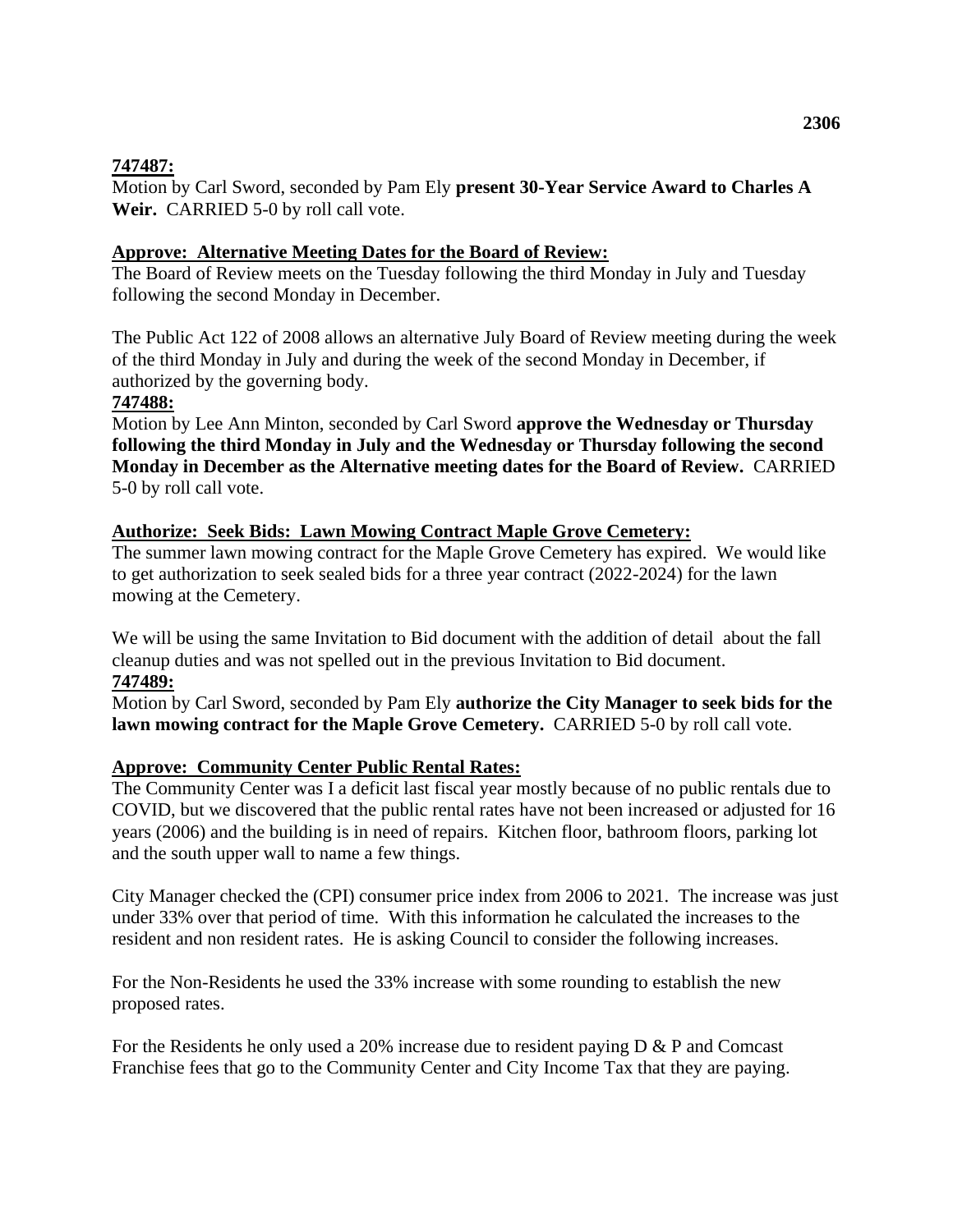He is also requesting that the deposits that were under \$100.00 be increased to cover the cost for the on call Public Works employee that may have to come in and clean if a renter fails to do so.

The Police Department has to do a background check for renters that want to have alcohol at the Community Center. He would suggest an administrative fee of \$10.00 be collected to cover the cost for this service.

#### **747490:**

Motion by Carl Sword, seconded by Pam Ely **approve the proposed Hudson Community Center Rental rates starting February 2022.** CARRIED 5-0 by roll call vote.

#### **Discuss: Water and Sewer Bonds:**

Council is aware the Water Bond final payment is due September 2022 I the amount of \$72,560.00. Interest payment of \$895.81 is due April 1, 2022. 1,073 accounts at \$7.91 a month  $= $8,487.43$ . The City will have to collect the Water Bond fee through June 2022 to pay off the balance of the Water Bond.

Looking over the Rate Study Documents done June of 2021, the replacement asset management program established by EGLE indicates that the City should be putting \$40,000.00 a year aside on a annual basis in the Sewer and Water Funds for equipment maintenance and replacement items that occur on an irregular basis. It also notes the both Sewer and Water funds should maintain 3 to 9 months reserve for emergency purposes. The City currently has none of these funds set aside and the City still has a deficit in the Utility Fund of –(195,000).

Reducing or eliminating the collection of the \$7.91 a month would reduce income to the Utility Fund and allow the deficit elimination, and the building of the funds for the replacement and maintenance needs to the Water and Sewer Systems. Once the Water Bond is paid in full, the fee can no longer be the "Water Bond" on the customers bills but would have to be labeled "Replacement Maintenance Fee" or something of that nature.

#### Water/Sewer Bond Account:

City Manager has asked for Council's thoughts on placing bond fees or a portion of the fees collected into a separate bank account as a way of making sure the funds are available when the interest and principle payments become due. Council will have to consider that this will restrict some of the funds from the combined deposits for which the City pays out all of the other City expenses. If the City puts all of the Water and Sewer Bond fees I the account, it would currently be 434,259.63 a month. After September when the Water Bond is paid off, the monthly deposit would be \$25,772.60.

All of the above can be offset and adjusted with the City Income Tax Fund as well. He believes if the City collects enough to cover the expenses in the Utility Fund adequately, it will ultimately free up funds to spend on streets, sidewalks and other infrastructure needs of the City.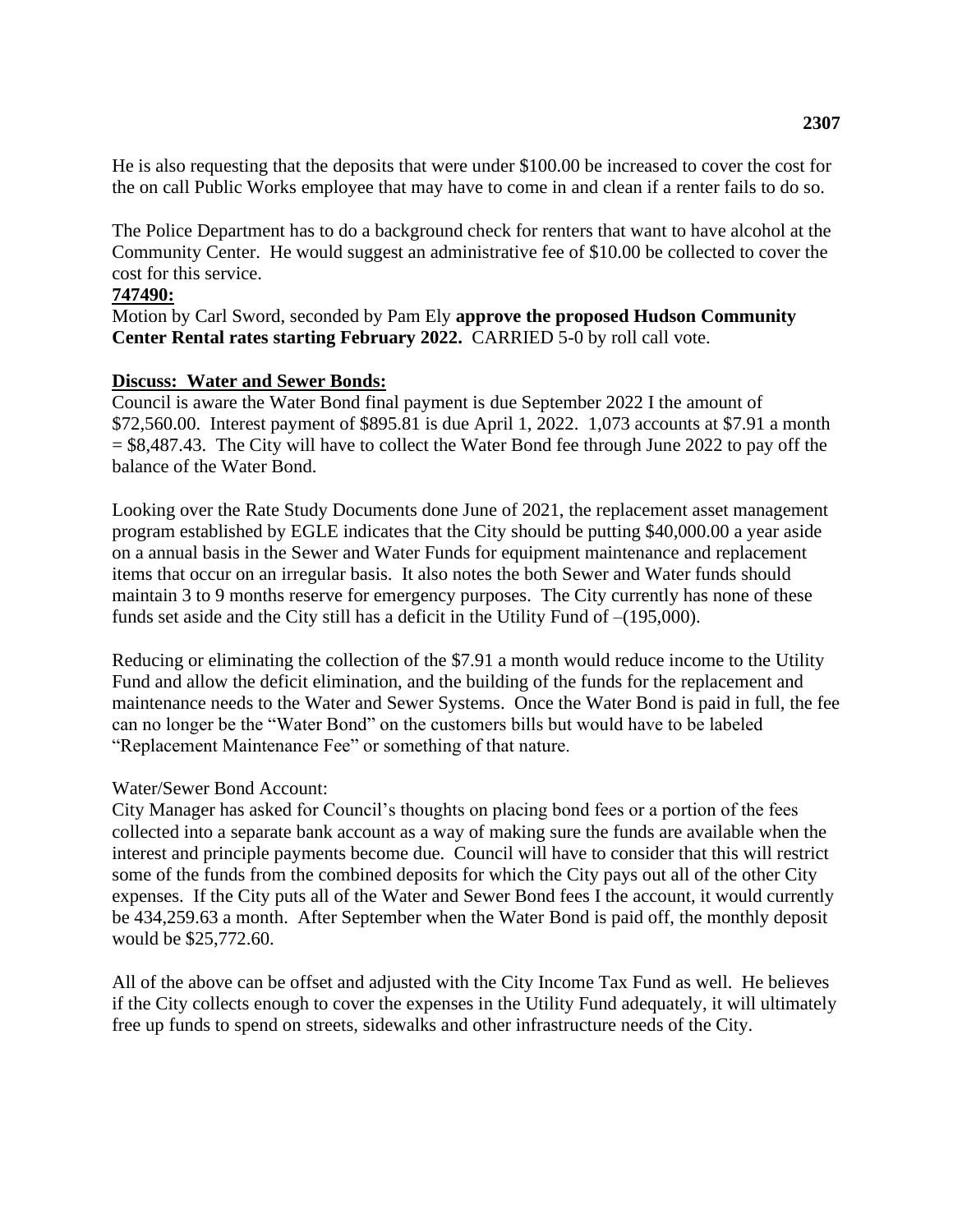### **UNFINISHED BUSINESS:**

### **Bills:**

## Bills to Council January 18, 2022

| <b>Bills to be Approved</b>              |       |             |                                                                    |  |
|------------------------------------------|-------|-------------|--------------------------------------------------------------------|--|
| <b>Haviland Products Company</b>         |       | \$1,079.04  | Ferric Chloride                                                    |  |
| Municipal Supply Co                      |       | \$1,025.98  | Seal Camps, Compression union, & 1" Compression Stop - WTP         |  |
| <b>Elhorn Engineering Company</b>        |       | \$1,533.00  | Liquid Aquadene - WTP                                              |  |
| <b>Blue Cross Blue Shield</b>            |       | \$29,883.05 | February 2022 Employee Health Care                                 |  |
|                                          | Total | \$33,521.07 |                                                                    |  |
|                                          |       |             |                                                                    |  |
| <b>Bills to be Confirmed</b>             |       |             |                                                                    |  |
| <b>Consumers Energy</b>                  |       | \$3,079.48  | December 2021 WWTP 32960 kWh                                       |  |
| <b>Consumers Energy</b>                  |       | \$2,133.49  | December 2021 Street Lights 8,174 kWh                              |  |
| <b>Consumers Energy</b>                  |       | \$1,045.40  | December 2021 LED Lights 3,545 kWh                                 |  |
| <b>Consumers Energy</b>                  |       | \$2,926.03  | December 2021 WTP 19100 kWh                                        |  |
| D & P Communications                     |       | \$1,228.26  |                                                                    |  |
|                                          |       |             | Telephone, internet, TV for all departments January 2022 statement |  |
| Michigan Association of Chiefs of Police |       | \$1,195.00  | 2022 March Police executives and New Chiefs School                 |  |
| Lowes                                    |       | \$1,781.52  | Washer/Dryer and fittings for 2nd Ambulance Station                |  |
|                                          | Total | \$13,389.18 |                                                                    |  |

### **747491:**

Motion by Lee Daugherty, seconded by Carl Sword **to pay the bills.** CARRIED 5-0 by roll call vote

### **Account Balances & Check Register:**

### **Account Balances:**

| General Fund        | \$254,740.71          |
|---------------------|-----------------------|
| Cemetery Trust Fund | $\frac{\$}{2.262.45}$ |
| Major Street Fund   | \$72,273.28           |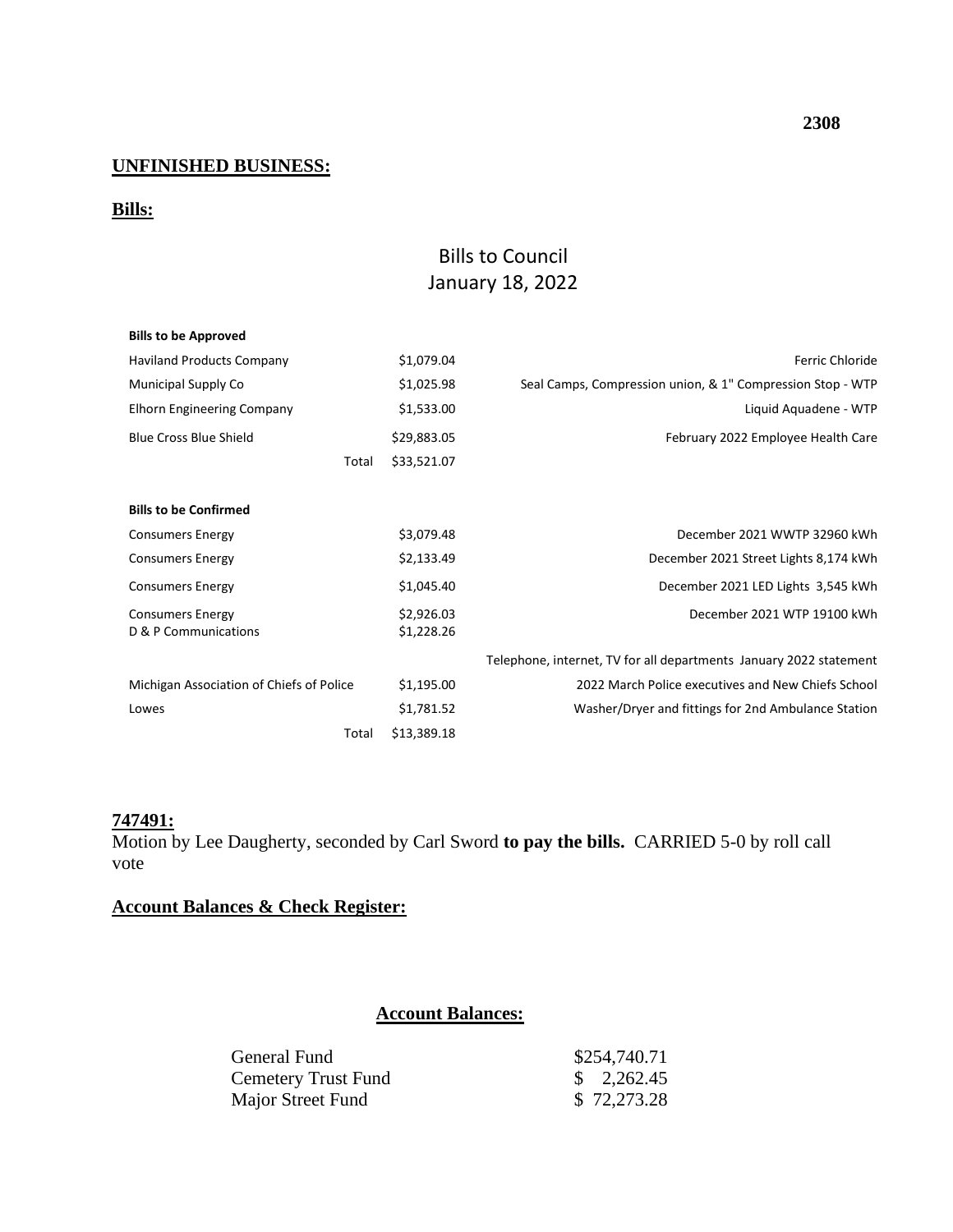| <b>Local Street Fund</b>           | \$91,554.52       |
|------------------------------------|-------------------|
| Fire Department Fund               | \$44,233.56       |
| <b>Recreation Fund</b>             | \$6,018.40        |
| <b>Cemetery Foundation</b>         | \$24,132.98       |
| Ambulance                          | \$46,749.67       |
| <b>Community Center</b>            | \$15,489.13       |
| <b>Thompson Museum Fund</b>        | \$57,662.33       |
| Library Fund                       | \$12,057.76       |
| <b>Thompson Library Fund</b>       | \$<br>0.00        |
| Museum Fund                        | \$43,008.99       |
| Downtown Development               | \$<br>8,699.36    |
| <b>Industrial Park Fund</b>        | \$14,651.52       |
| LDFA                               | \$<br>0.00        |
| 2021 Capital Improvement Bond Fund | \$256,479.16      |
| Sidewalk Fund                      | \$2,565.98        |
| <b>Utilities Fund</b>              | $-(\$189,761.90)$ |
| Motor Veh and Equip Fund           | \$202,491.65      |
| <b>Property Tax Collection</b>     | \$ 30,497.23      |
| Income Tax Fund                    | \$65,237.75       |

### **747492:**

Motion by Carl Sword, seconded by Lee Daugherty **to accept the Account Balances & Check Register and place on file.** CARRIED 5-0 by roll call vote

### **Revenue Expenditure Report:**

#### **747493:**

•

Motion by Carl Sword, seconded by Pam Ely **to accept the Revenue Expenditure Report and place on file.** CARRIED 5-0 by roll call vote

### **MANAGER'S REPORT:**

- Jay Best, Jeff Vanderlooven and Charles Weir met with Jones & Henry on the Wednesday, January 12<sup>th</sup>, to start the Drinking Water Asset Management (DWAM) Grant work. The random list of the 187 locations to identify lead and copper service lines has been generated. Letters will be drafted and sent to the homeowners and businesses where the work will be done. DPW will be making contact with the owners to identify the service line materials inside of the homes and businesses as required by the grant.
- Linda Cross and Charles Weir met with Bob Wendt and Phoebie Mier from the Lenawee County Economic Crimes Unit to discuss the move forward with the City Income Tax violation again. This will be a more economical way of dealing with non-filers and collecting outstanding City Income Tax due to the City. Linda is currently showing a outstanding balance of \$22,500.00 owed. We anticipate more once we get caught up.